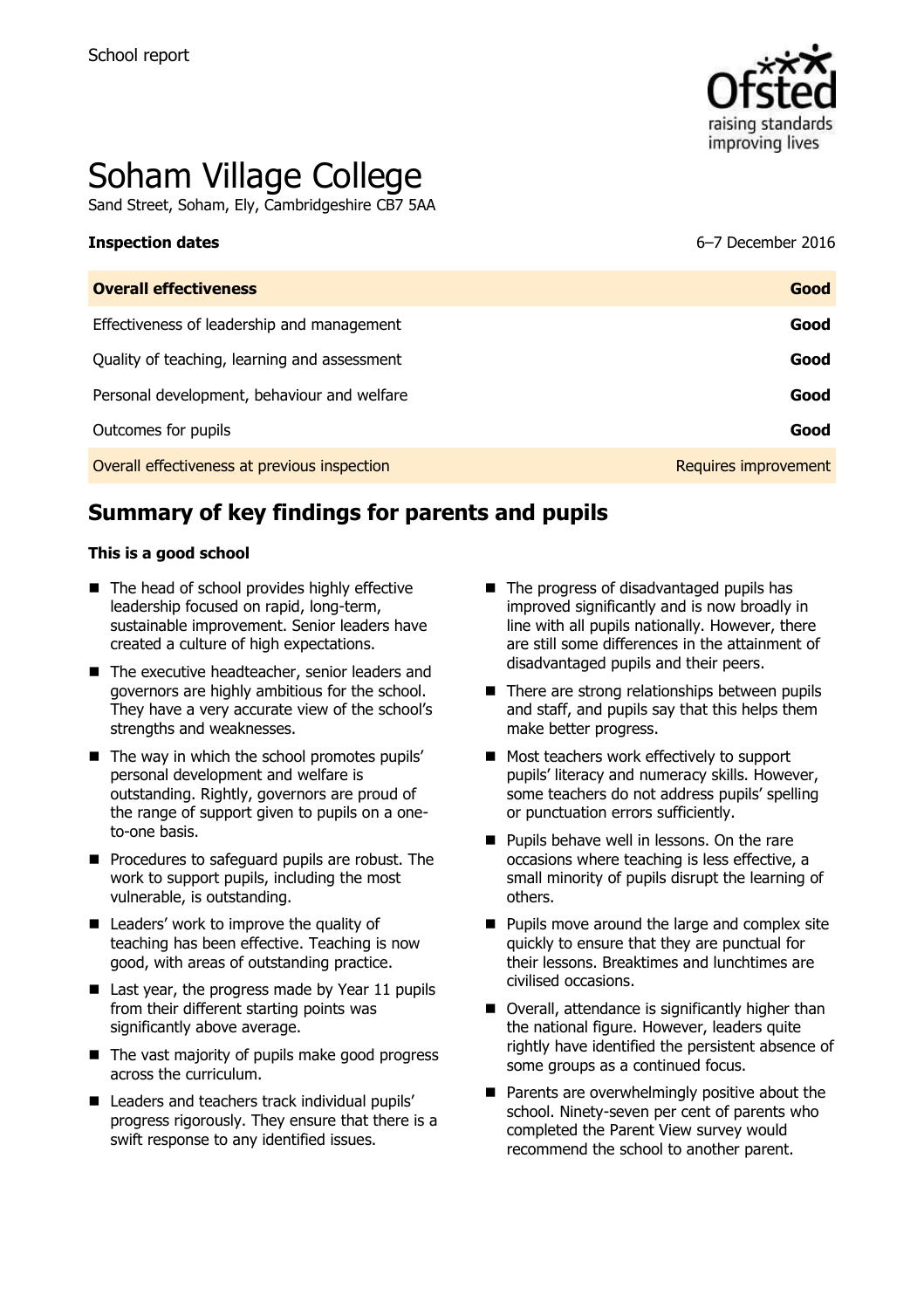

# **Full report**

### **What does the school need to do to improve further?**

- Improve the quality of teaching, learning and assessment by:
	- sharing the very best practice in the school more widely to improve the small amount of teaching that is less effective
	- eradicating the low-level disruption displayed by a very small minority of pupils
	- addressing pupils' spelling or punctuation errors, especially for those pupils with low prior attainment.
- Further diminish the differences in the attainment of disadvantaged pupils and other pupils nationally by maintaining high aspirations for accelerating their progress, particularly in the core subjects.
- Embed leaders' work to improve pupils' attendance, especially the attendance of disadvantaged pupils.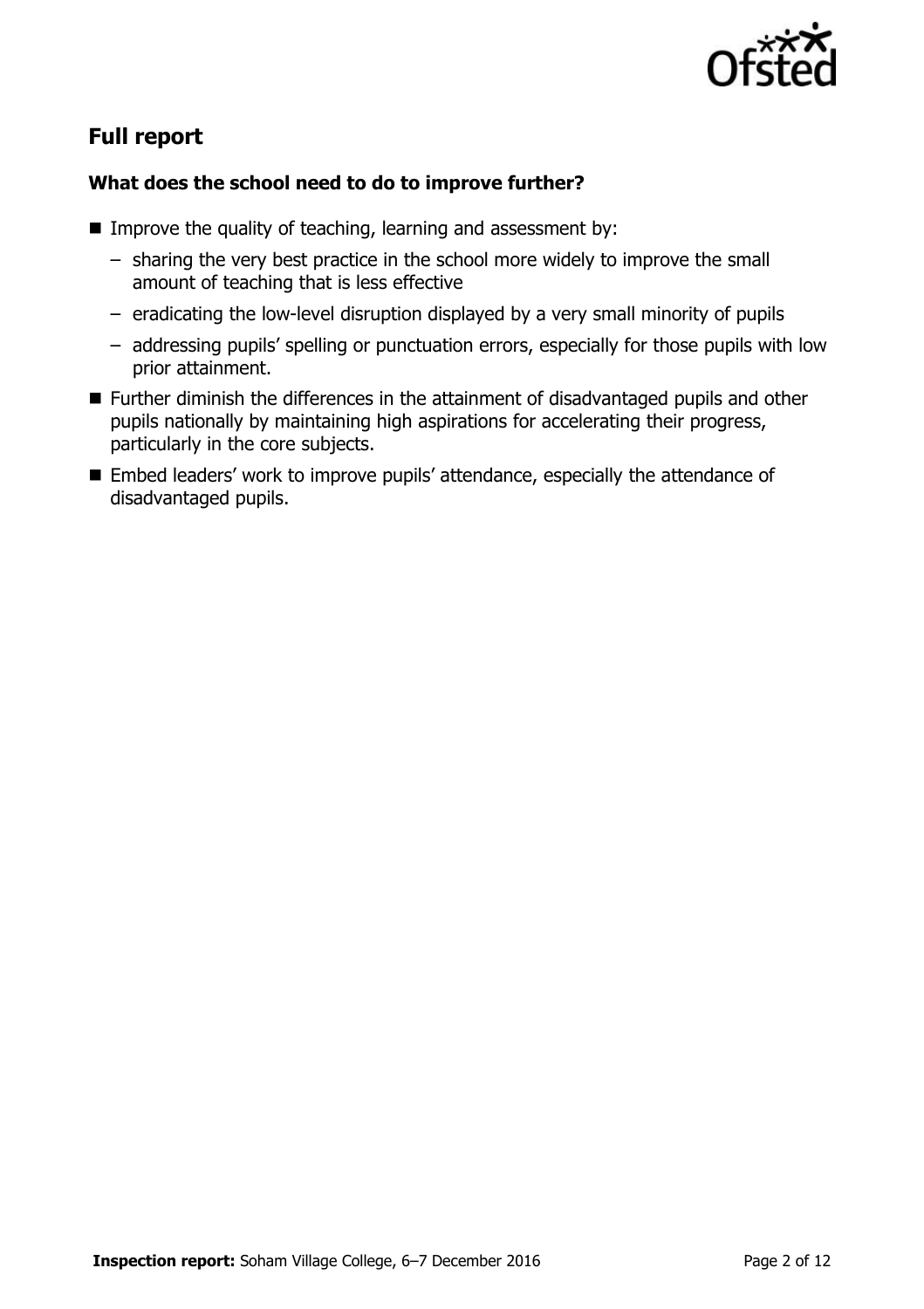

# **Inspection judgements**

### **Effectiveness of leadership and management Good**

- Through their relentless insistence on high standards, leaders have created a culture of academic excellence. The high-quality care and welfare that permeates the school provides a nurturing environment that supports pupils extremely well.
- Leaders, governors and the trust have an accurate understanding of the school's strengths and weaknesses. The self-evaluation is honest, logical and based soundly on how well pupils achieve.
- Leaders' detailed monitoring of pupils' progress and attainment enables them to take the actions needed to meet pupils' needs effectively. Well-targeted interventions support pupils' additional learning needs as well as teaching pupils how to modify their behaviour.
- Senior leaders undertake routine, systematic and rigorous checks on how well pupils who attend alternative provision are achieving. School staff, the local authority representative and governors review pupils' individual alternative education plans regularly. Performance information reveals the positive impact 'The Hub' and 'The Individual Student Learning Environment' (The Isle) has on pupils who access this provision.
- Leaders ensure that the additional government funding is used effectively. Clear plans for the ways in which the pupil premium funding is used are securing improvements in the progress of disadvantaged pupils. Results for Year 11 disadvantaged pupils last year saw a significant increase in the pupils' progress, which is now broadly in line with all pupils nationally.
- The management of teachers' performance is highly personalised and rigorous. Teachers' targets link closely to school improvement priorities and teachers' own professional development. Leaders ensure that teachers' pay progression relates closely to how well their pupils achieve.
- There are good opportunities for staff to develop professionally. Leaders monitor the quality of teaching regularly and use what they find out to tailor training for individual teachers. Staff are highly positive about the training they receive, especially the 'research lesson study'. Newly qualified teachers speak effusively about the support they receive, and are grateful that they are pushed to be the best teacher they can be.
- Leaders are successfully improving the quality of teaching. However, inspectors noted some low-level disruption when teaching is less effective. Leaders are aware of this, and plan to share best practice more widely to support these teachers further.
- The broad curriculum caters for pupils' needs well. Enrichment opportunities are good. Pupils have a range of opportunities to be creative. Over 400 pupils sang at Ely Cathedral last year, and rehearsals are in progress for this year's performance.
- Literacy and numeracy are current priorities. The numeracy provision in Year 7 has been enhanced, for example through transition work with the local primary schools. The 'literacy moose' reinforces the school's focus on correct spelling and precise grammar. High-quality display work, for example the 'Proud of Soham' collection, highlights and celebrates pupils' successes in writing.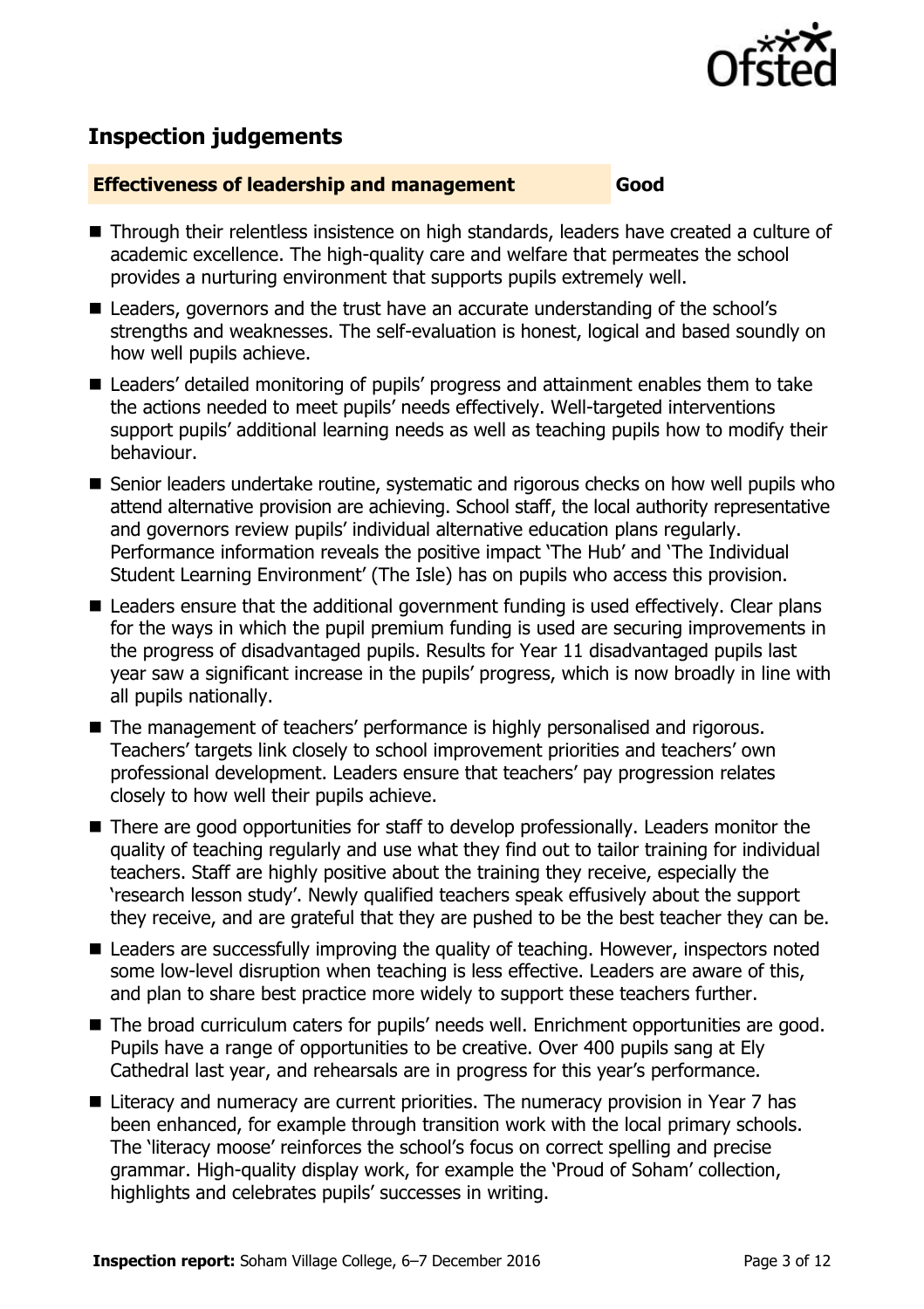

- The newly formed leadership team for pupils who have special educational needs and/or disabilities has clear plans on how to improve the provision. Staff work closely with the two 'Hub' managers to monitor outcomes for the pupils. The coordinator has already started to improve the transition arrangements for pupils new to the school.
- The curriculum is extended very effectively by a rich variety of clubs and after-school activities. A recent audit shows that the most popular, the Duke of Edinburgh's bronze award, had well over 100 pupils attending. Other well-attended groups were the hockey club and the girls' choir. There is a vast array of musical groups on offer, including choir, orchestra, brass band, string quartet and jazz ensemble. Pupils say that the extra-curricular activities are popular and help to develop skills across a range of areas.
- Pupils' spiritual, moral, social and cultural awareness is developed very successfully. The school's PRIDE agenda (positivity, responsibility, integrity, drive and empathy) is the blueprint for how staff and pupils interact. The updated personal, social, health and economics education programme, taught by a specialist team, teaches pupils to value differences. As one pupil said, 'this is a school that helps you find your identity'.
- **Pupils treat each other with courtesy and respect, and are tolerant of others' ideas and** viewpoints. Pupils have a clear understanding of British values.

### **Governance of the school**

- Governors have a highly accurate picture of the school's strengths and areas that require further development. They are aware of pupils' progress, including groups of pupils. They know where pupils' outcomes are not as strong and challenge leaders appropriately.
- Governors structure their work well to focus effectively on how to maintain high standards and secure further improvements.
- The regular 'key performance indicator' updates allow governors to monitor the school's effectiveness well, and the clear lines of accountability enable them to address any areas they identify as underperforming.
- Governors undertake a skills audit to ensure that they have a wide range of expertise. They interpret information effectively to see how well the school is performing. They make informed decisions based on their visits to the school.
- Governors oversee the performance management process effectively.
- Governors ensure proper financial accountability, including the use of the pupil premium and Year 7 catch-up funding.

### **Safeguarding**

- $\blacksquare$  The arrangements for safeguarding are effective.
- Staff, pupils and parents agree overwhelmingly that there is a strong culture of safeguarding throughout the school.
- Governors monitor that all the required checks are carried out to ensure that staff are suitable to work with children.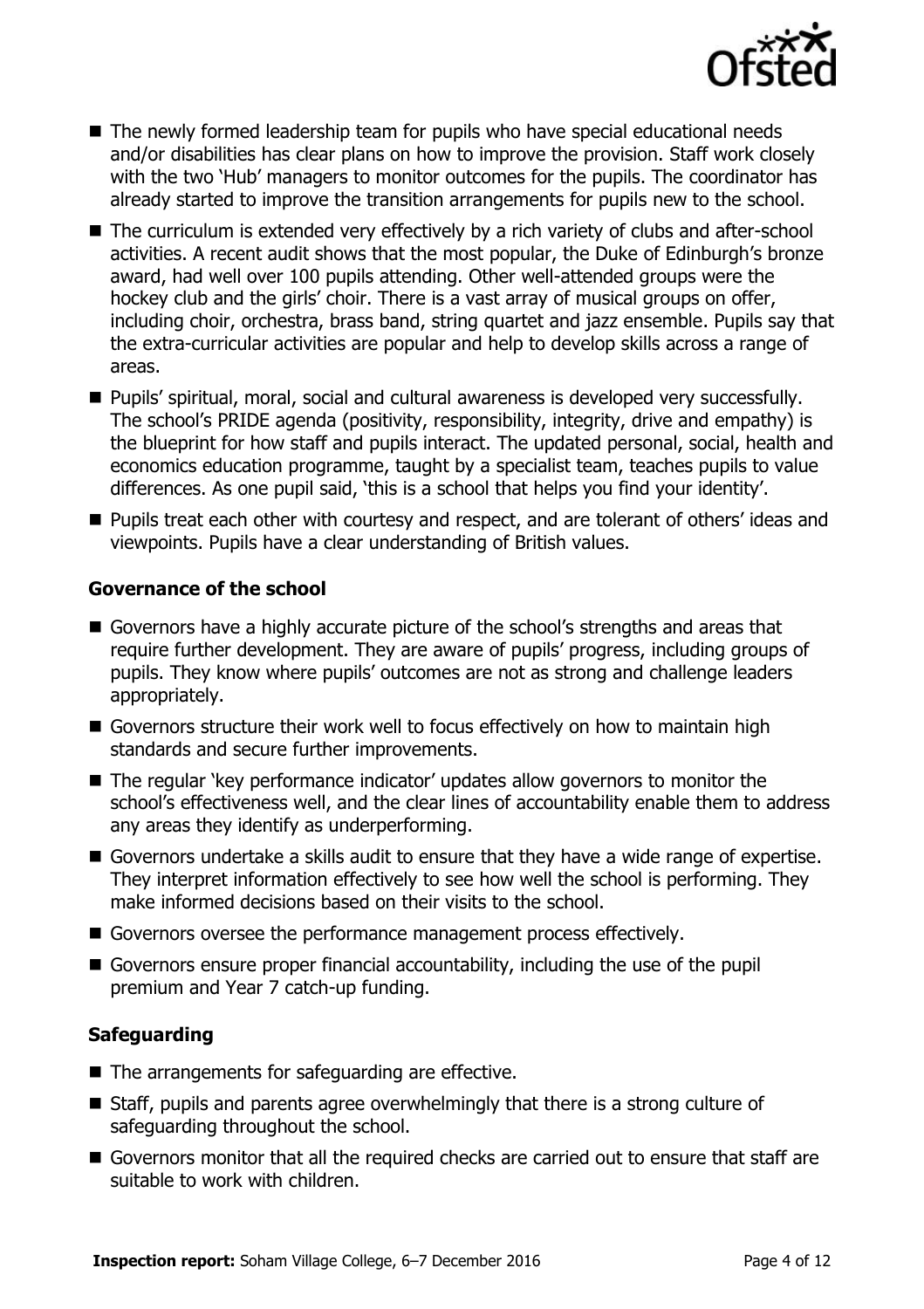

- The school has very clear safeguarding and child protection policies. Arrangements are reviewed regularly to ensure that the procedures protect pupils from harm effectively.
- Child protection review meetings are very well managed. The designated safeguarding governor makes effective checks on the way in which the school handles referrals. The referral process is robust. The link governor audits files and carries out spot checks on the single central record. As a result of the meticulous record-keeping, the regular updates and the wealth of information available, staff keep a close focus on individual pupils and provide support at an early stage.
- The school responds to changes in the guidance for safeguarding and child protection quickly and methodically. Staff are aware, through training and updates, of how to spot the potential signs of abuse. Staff know what they need to refer on to others and how to do it. Leaders establish strong links with outside agencies and are tenacious in following up the specific needs of individual pupils.
- **Pupils say that they feel safe. Teachers make good use of lessons, tutor times and** assemblies to teach pupils how to keep themselves safe, including when using social media. The school takes its online safety responsibilities very seriously, for example pupils have to sign the acceptable use policy before they can access the internet and a robust filtering system prevents inappropriate use of the internet.
- **Pupils are taught about the risks attached to extremism and radicalisation.**
- The school site is safe and secure. Leaders complete effective risk assessments, which ensure that pupils can use all aspects of the site safely.

### **Quality of teaching, learning and assessment Good**

- Leaders' innovative development programme to improve the quality of teaching has been highly effective. 'Teachmeets', research with Cambridge University and the work of 'pedagogy leaders' have helped to create areas of outstanding practice in school.
- The strong relationships between pupils and teachers are a common feature in lessons. Teachers' clear expectations that pupils should behave well ensure that most pupils learn effectively.
- Most pupils demonstrate extremely positive attitudes in lessons. However, occasionally a small minority of pupils disrupt the learning of others. This usually occurs when the quality of teaching is less effective and the pace of learning slows.
- Generally, teachers expect pupils to work hard and take care to ensure that pupils understand concepts fully. Teachers are very keen to ensure that pupils develop a deeper understanding of the work covered. Teachers plan activities that make pupils think hard about their learning.
- Teachers use a range of questioning styles and techniques to probe pupils' understanding to elicit more information and keep pupils focused.
- Teachers know their pupils well. They plan work carefully to meet pupils' needs. Consequently, time in lessons is used productively.
- Teachers' subject knowledge is strong. Pupils avoid common pitfalls as teachers quide them skilfully through challenging concepts.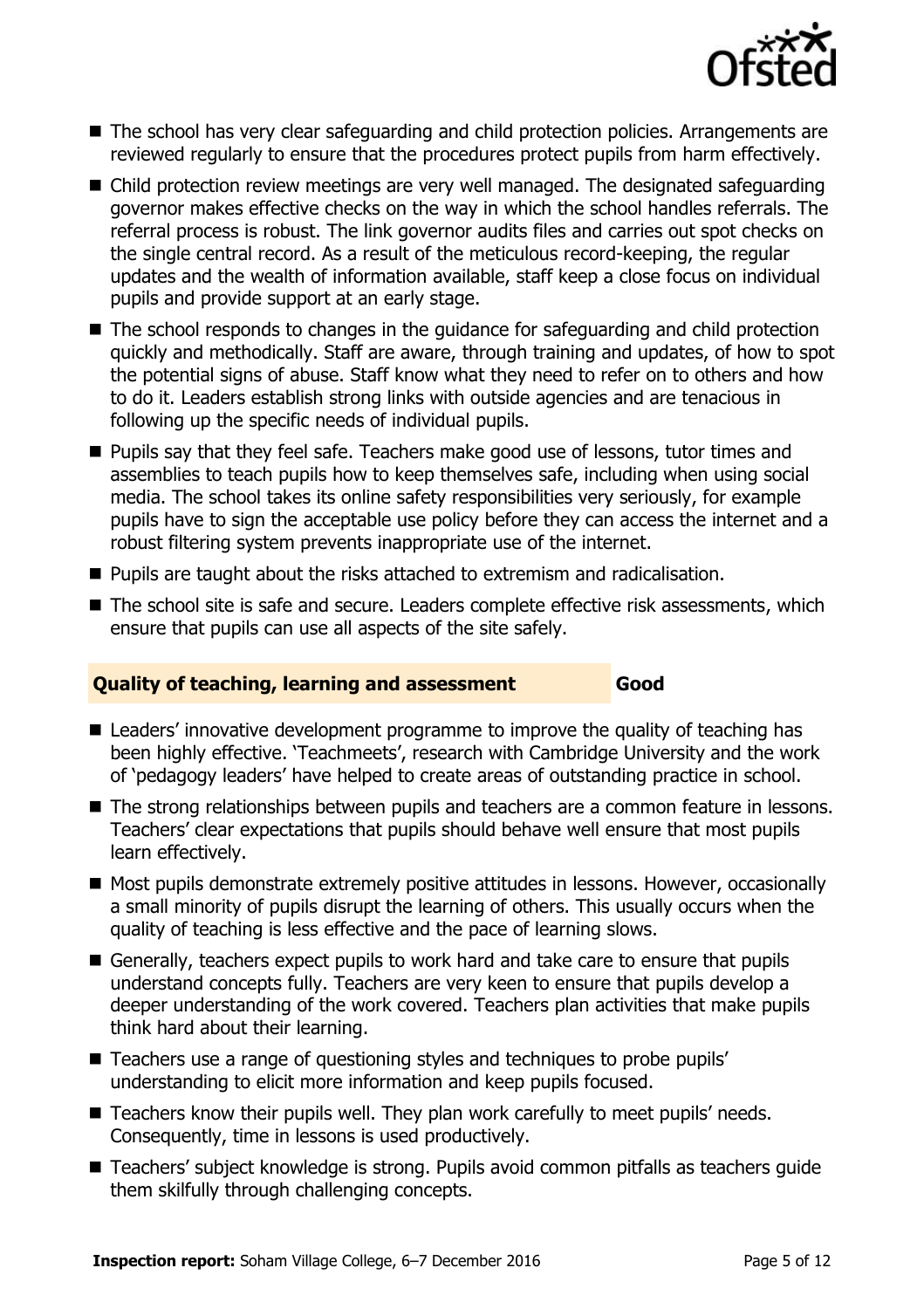

- **Pupils, including lower-attaining pupils, display a resilience to learn from their mistakes.** Pupils want to learn, want to improve their work and are keen to make good progress in their learning.
- **Most pupils value the regular homework.**
- **Pupils value teachers' feedback, which helps them to improve the parts of their work** that they found difficult.
- Parents and pupils appreciate the time given by teachers outside of normal lessons to help them improve their learning. This is a key factor in strengthening pupils' progress.
- Most teachers in subjects other than English and mathematics work effectively to support pupils' literacy and numeracy skills. Recent work carried out by the trust has been effective at improving the transition arrangements from key stage 2 to key stage 3 so that pupils' numeracy skills develop well. However, some teachers do not address spelling or punctuation errors. Where this happens, pupils continue to make the same mistakes, which prevents them from making better progress.

### **Personal development, behaviour and welfare Good**

### **Personal development and welfare**

- The school's work to promote pupils' personal development and welfare is outstanding.
- **Pupils receive the support that they need to help them succeed at school because staff** are well informed about how well pupils develop academically and socially.
- The school is a highly inclusive place to learn. Leaders do not abdicate responsibility when faced with pupils' challenging behaviour. Instead, they have developed a systematic approach that is highly effective in managing inappropriate behaviour.
- The school caters very effectively for the welfare and personal development of vulnerable pupils through The Hub and the different learning programmes it offers. Close and productive partnerships with parents lead to very positive outcomes for the pupils.
- The Isle meets the needs of pupils who display challenging behaviour well. Leaders ensure that the pupils have individual timetables that consider their specific requirements. Pupils in Year 11 last year who used The Isle all found places in either education, employment or training when they left school.
- The school works closely with other agencies to ensure that vulnerable pupils receive the help that they need. Staff are tenacious in their follow-up when referrals are taking too long.
- The school's comprehensive support systems ensure that children looked after are safe and supported well. External reviews regularly check the school's processes to ensure that they remain highly effective.
- **Pupils say that bullying is rare. They are confident that if they had a problem their tutor** or a member of the student services team would help them.
- There is a comprehensive careers programme for pupils in all year groups. The careers guidance adviser works with all pupils, but more closely with those who are without firm plans for the future. The school's link governor focuses regularly on the destinations of school leavers. This area is a real strength of the school.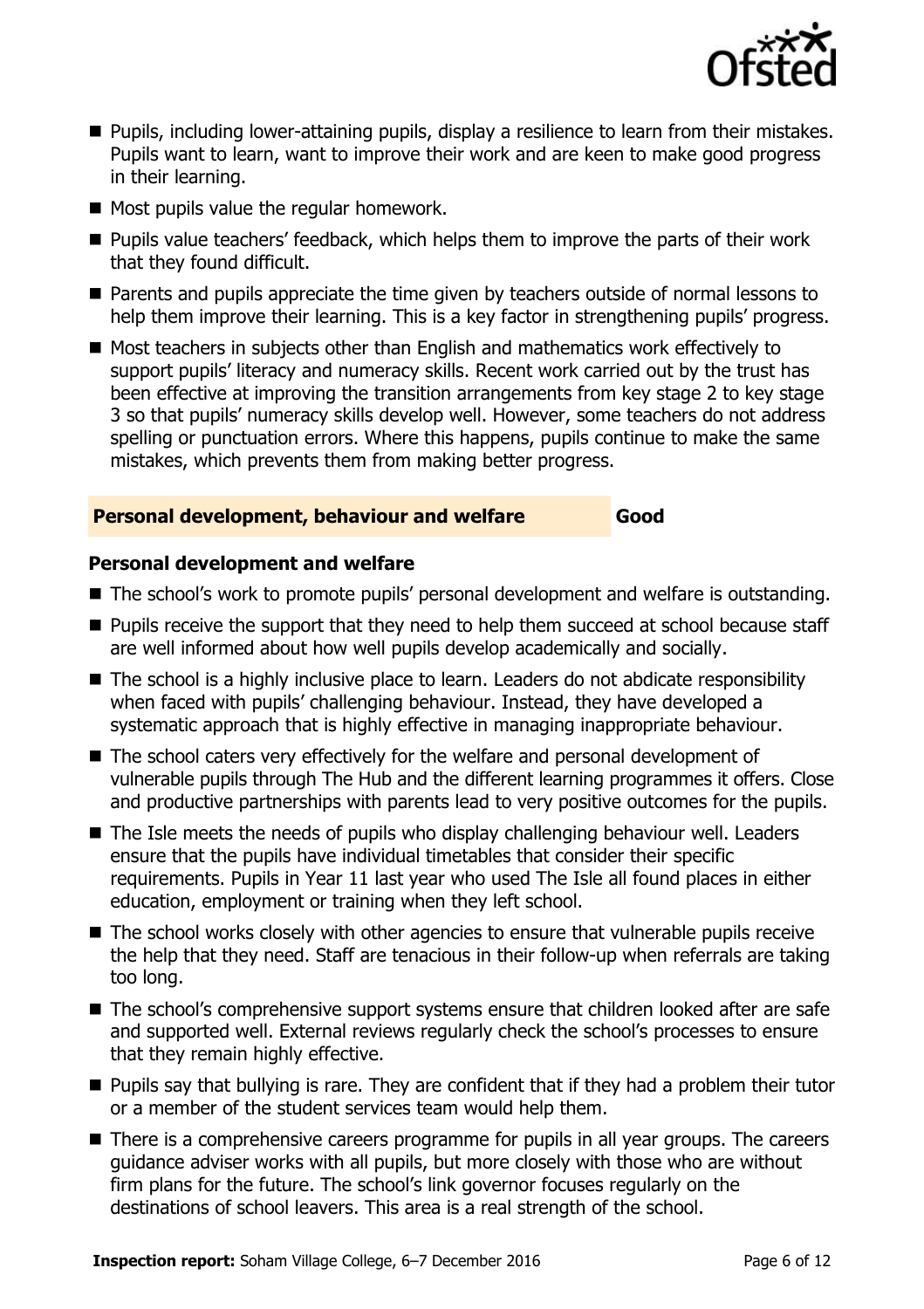

- Leaders review and update the school's personal, social, health and economics education programme to keep pace with changing perspectives. Recent alterations include a greater focus on female genital mutilation and domestic violence, in response to national issues.
- Pupils feel safe at school. Ninety-five per cent of parents who responded to Ofsted's online survey, Parent View, said that their children feel safe at school. The school's work to help pupils stay safe is highly effective.

### **Behaviour**

- The behaviour of pupils is good.
- Staff maintain a highly visible presence around the school. Leaders carry out 'behaviour walks' to check on how well pupils behave. Where any issues arise, leaders monitor these carefully. Leaders' systematic recording of behavioural issues, alongside early interventions, has led to an improvement in pupils' behaviour year on year.
- The consistent approach to managing pupils' behaviour reinforces successfully the importance of pupils regulating their own behaviour and considering the thoughts and feelings of others. Anger management and individual mentoring work well to help pupils improve their behaviour.
- Leaders monitor pupils' attendance carefully. The actions taken to improve and maintain attendance have been extremely effective. The ways in which the attendance team works with parents and manages initial concerns have led to much-improved attendance.
- The current attendance figure for all pupils is significantly higher than the national figure. The attendance of disadvantaged pupils has improved from last year and is now close to the national figure for all pupils. However, leaders have identified that the attendance of this group of pupils needs to improve further still.
- The persistent absenteeism of a few groups, especially disadvantaged pupils and those pupils who have special educational needs and/or disabilities, is still too high. Leaders have recruited a family support worker to support these pupils further and are monitoring their attendance closely. Leaders are already seeing improvements in the attendance of these groups this year.
- $\blacksquare$  Pupils like their school and are proud to be members of the school community. They move about a large and complex site in an orderly way. This is because the staff supervise them well and pupils respect staff's expectations.
- Displays are neat and tidy. The site is well maintained and virtually free of litter. Pupils are polite and courteous to visitors; they are friendly, willing to talk to others and hold open doors for visitors.
- **Pupils say that occasionally a small minority of pupils disrupt their learning. During the** inspection, some low-level disruption was noted and this supports the views of pupils.

### **Outcomes for pupils Good**

■ On entry to the school, standards in reading, writing and mathematics are broadly in line with the national figures. In 2016, Year 11 pupils made significantly more progress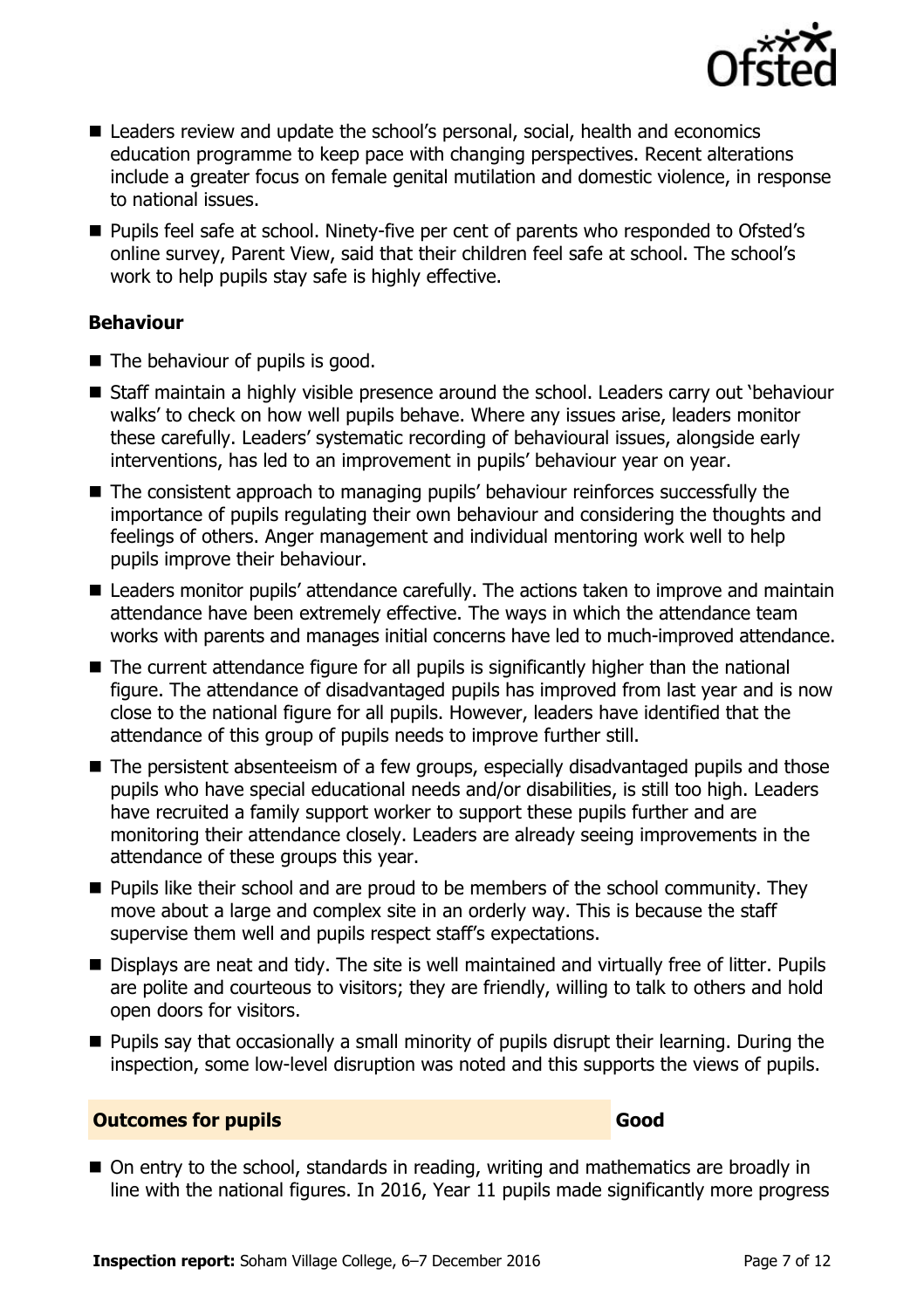

in a range of subjects than other pupils nationally, including English, science, modern foreign languages and humanities.

- The progress of disadvantaged pupils, including those who are most able, is good and improving. Leaders' use of the additional funding helps pupils achieve the grades of which they are capable. The pupils' progress is effectively monitored and coordinated. Some disadvantaged pupils outperform their peers. However, leaders and governors are aware that some differences in attainment still exist between disadvantaged pupils and their peers in English, mathematics and other subjects.
- Pupils' attainment across a broad range of subjects is high and improving. In 2016, 70% of Year 11 pupils attained at least a C grade in English and mathematics, which is higher than the national average. The school's assessment information shows a similar positive picture for current pupils' attainment in most year groups. However, leaders acknowledge that in some subjects current Year 11 pupils are not working at the standard expected.
- The most able pupils make good progress across many subjects. In 2016, in English, science, modern foreign languages and humanities the progress of most-able pupils in Year 11 was significantly above average. Current pupils are making equally strong progress. This is due to the better quality of teaching, learning and assessment.
- Pupils who have special educational needs and/or disabilities are making good progress from their individual starting points. Teachers plan activities that challenge them to make good progress. Teaching assistants work effectively to support pupils.
- Last year, all six pupils who attended alternative provision achieved more than three GCSEs. This was in line with their target grades. Additionally, their attendance improved and the number of fixed-term exclusions for this group reduced significantly from that in previous years.
- Leaders use the additional funding that they receive for catch-up lessons effectively. All the pupils who were entitled to this support have made good progress. Most of the pupils have now caught up with their peers.
- The school develops pupils' love of reading well through the 'Extended Home Learning Projects' in key stage 3, 'Reading Leaders' and the World Book Day celebration. Publicising teachers' favourite books highlights the enjoyment pupils can get from reading. The Year 10 pupils read fluently. Pupils who were eligible for catch-up funding last year display slightly weaker reading skills and show differing levels of ability for reading comprehension. However, the pupils make good progress in their reading from their starting points.
- The school prepares pupils well for when they leave school. Last year, almost all pupils secured a place in either further education, employment or training.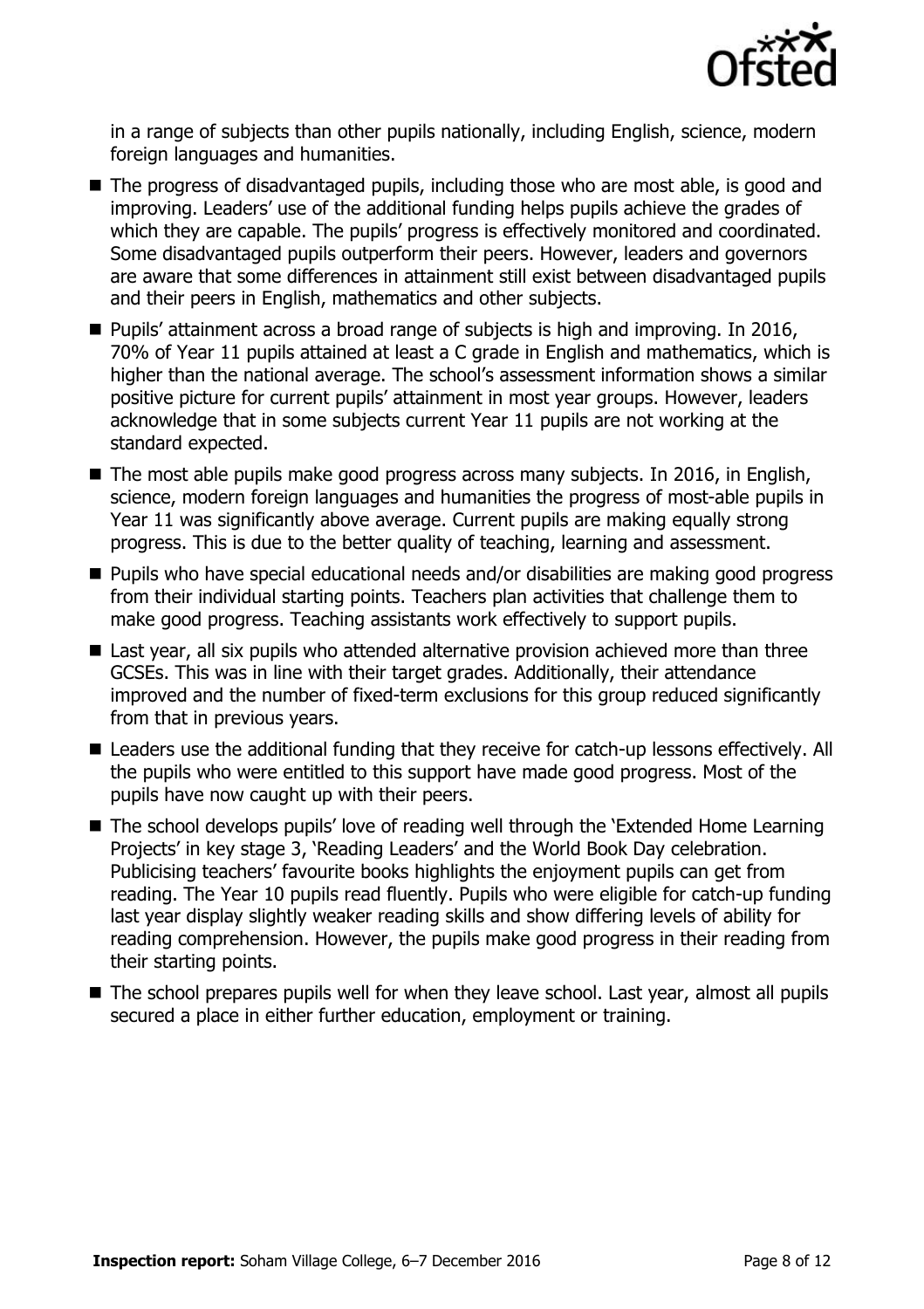

# **School details**

| Unique reference number | 136610         |
|-------------------------|----------------|
| Local authority         | Cambridgeshire |
| Inspection number       | 10017323       |

This inspection of the school was carried out under section 5 of the Education Act 2005.

| Type of school                      | Secondary                |
|-------------------------------------|--------------------------|
| <b>School category</b>              | Academy converter        |
| Age range of pupils                 | 11 to 16                 |
| Gender of pupils                    | Mixed                    |
| Number of pupils on the school roll | 1,364                    |
| Appropriate authority               | Academy trust            |
| Chair                               | Jules Hillier            |
| <b>Head of school</b>               | Jon Hampson              |
| Telephone number                    | 01353 724100             |
| Website                             | http://www.sohamvc.org/  |
| <b>Email address</b>                | svc@soham-college.org.uk |
| Date of previous inspection         | 30 April $-1$ May 2015   |

### **Information about this school**

- The school meets the requirements on the publication of specified information on its website.
- The school complies with Department for Education guidance on what academies should publish.
- The school is part of the Staploe Educational Trust.
- The school is larger than the average-sized secondary school.
- The majority of pupils are White British.
- The proportion of pupils who have special educational needs and/or disabilities is below average.
- The proportion of pupils who have a statement of special educational needs or an education, health and care plan is above average.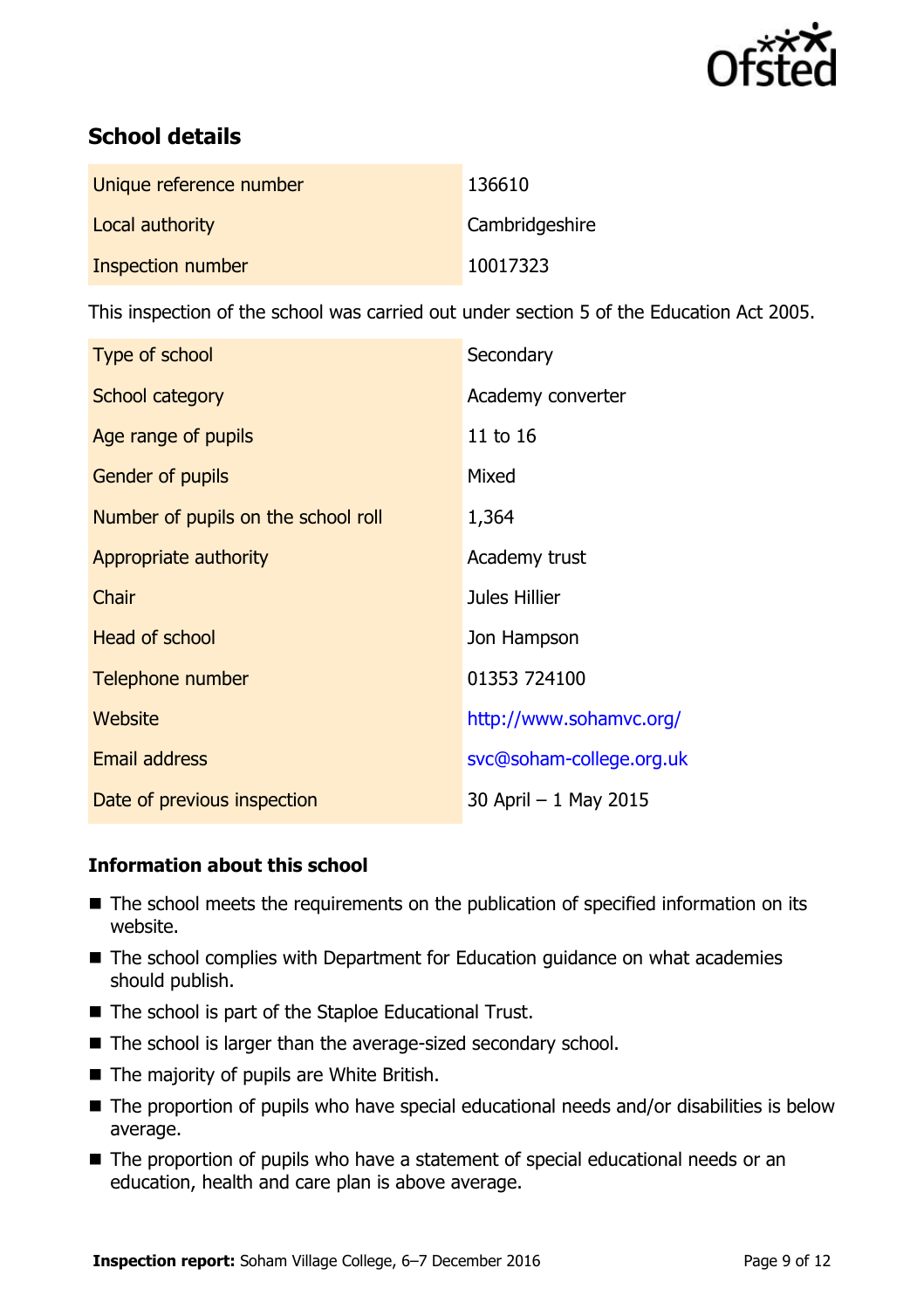

- $\blacksquare$  The proportion of disadvantaged pupils supported by the pupil premium is below the national average.
- The head of school has been in post since September 2016. The previous headteacher is now the executive headteacher of the academy trust.
- The school meets the government's current floor standards, which set the minimum expectations for pupils' attainment and progress in English and mathematics by the end of Year 11.
- A small proportion of pupils have some of their lessons at the 'The Isle'. This is the school's on-site provision and is mainly for pupils who have complex needs, who are at risk of exclusion or who need support to re-engage in learning.
- A very small proportion of pupils access education off-site through the Cambridge Regional College, West Suffolk College, the Centre School at Cottenham or the Red Balloon of the Air online programme.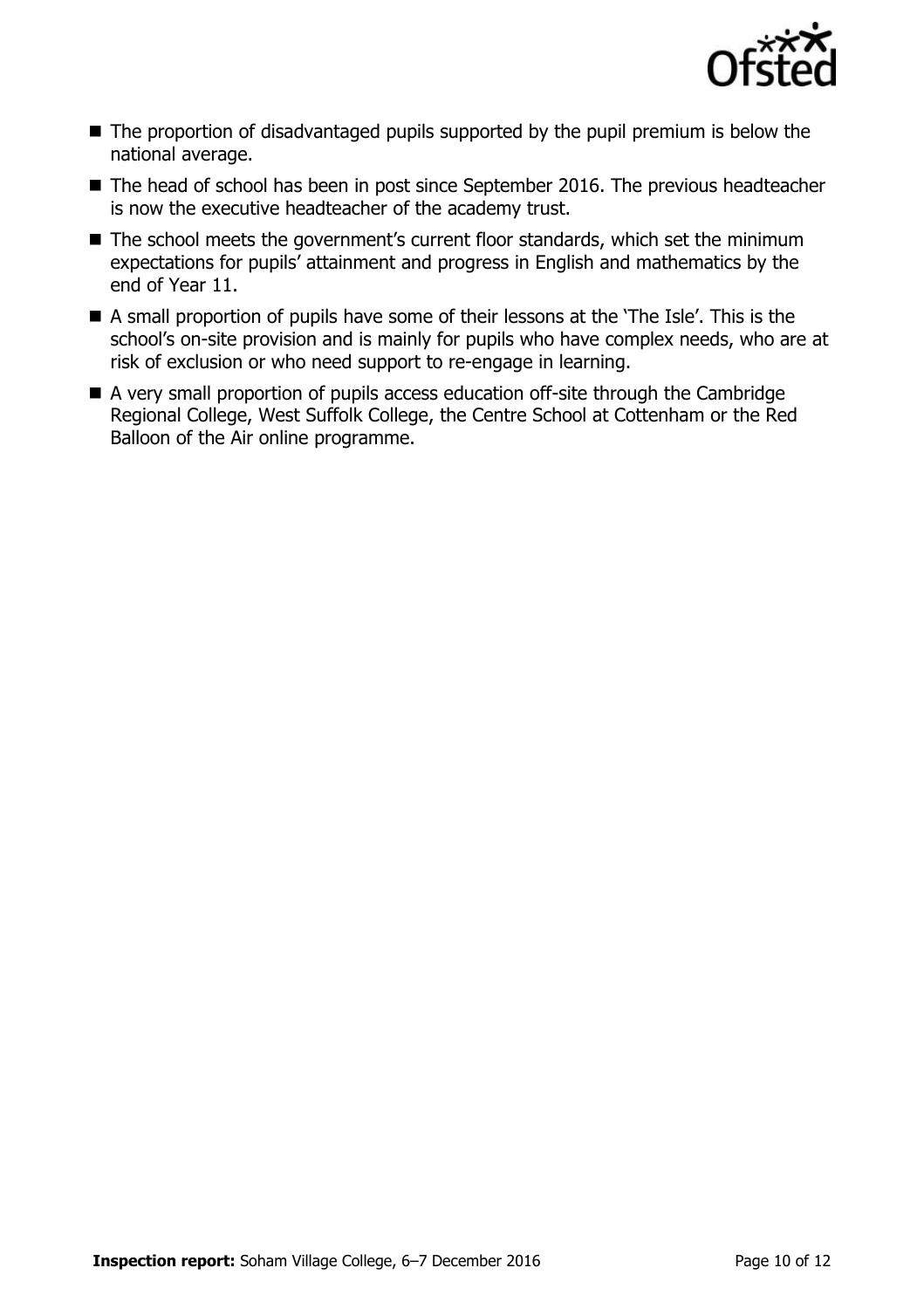

# **Information about this inspection**

- Inspectors carried out 43 observations, some of which were joint observations with senior leaders, across all year groups and in a wide range of subjects. They also visited tutor group sessions and attended an assembly.
- Inspectors looked carefully at pupils' work and talked to pupils from different year groups to discuss their experience of the school.
- Inspectors held discussions with the executive headteacher, the head of school, senior and middle leaders, newly qualified teachers, governors and representatives from the trust.
- An inspector held a telephone conversation with a leader from the Red Balloon Learner Centre, one of the alternative provision units the school uses.
- Inspectors reviewed a range of school documentation, including safeguarding records, case studies, attendance records, self-evaluation summaries, the school improvement plan and current assessment information.
- Inspectors took account of the views of 50 pupils, 12 parents and 93 members of staff from the online questionnaires, and considered the 136 responses on Parent View.

### **Inspection team**

| John Randall, lead inspector | Her Majesty's Inspector |
|------------------------------|-------------------------|
| <b>Jenny Carpenter</b>       | Ofsted Inspector        |
| Peter Whear                  | Ofsted Inspector        |
| <b>Cathy Tooze</b>           | Ofsted Inspector        |
| <b>Russell Ayling</b>        | Ofsted Inspector        |